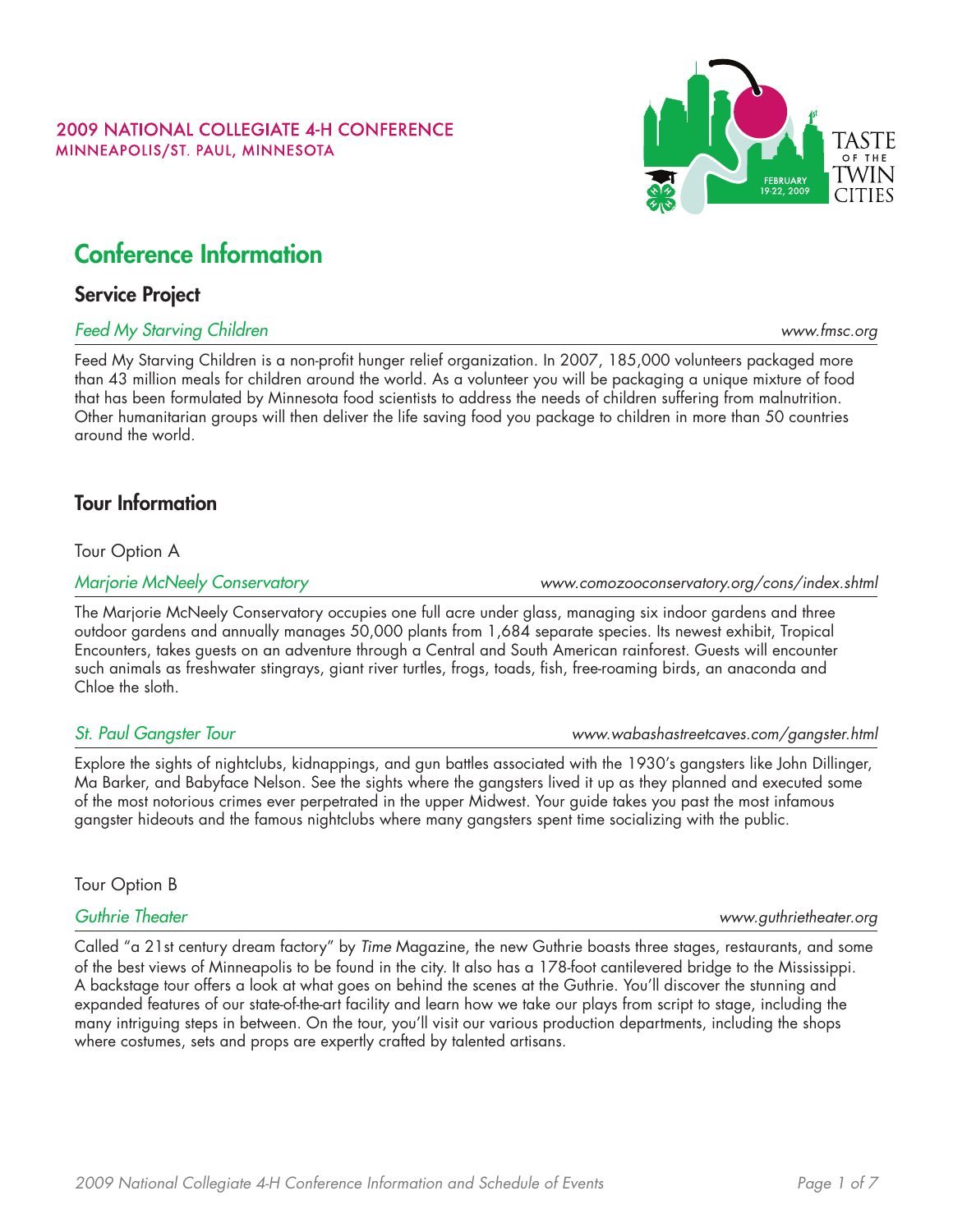### *Walker Art Center and Minneapolis Sculpture Garden [www.walkerart.org](http://www.walkerart.org )*

Formally established in 1927, the Walker Art Center began as the first public art gallery in the Upper Midwest. The museum's focus on modern art began in the 1940's. Today, the Walker is recognized internationally as a singular model of a multidisciplinary arts organization and as a national leader for its innovative approaches to audience engagement. The Walker is considered one of the nation's "big five" museums for modern art and includes works by Pablo Picasso and Andy Warhol. The Minneapolis Sculpture Garden is located right next to the museum and is one of the largest urban sculpture garden in the country. It has 40 permanent art installations, including the famous spoon and cherry sculpture.

### Tour Option C

### *Riverfront Tour and Mill City Museum [www.millcitymuseum.org](http://www.millcitymuseum.org)*

The Riverfront Tour is an hour and a half long bus tour of the historic Minneapolis Riverfront District. A local guide will provide historical information and point out local landmarks. The tour ends at the Mill City Museum. An attraction for all ages, the museum chronicles the flour milling industry that dominated world flour production for roughly a halfcentury and fueled the growth of Minneapolis, recognized across the nation and around the world as "Mill City." Built within the ruins of a National Historic Landmark, the Washburn A Mill, the museum will provide a multi-sensory, interactive journey. The story of flour milling - and its impact on Minneapolis, the nation and the world - comes to life in this one-of-a-kind museum. You will have the opportunity to explore the museum's exhibits and gallery, watch the Flour Tower multimedia show, and see the "Minneapolis in 19 Minutes Flat movie."

## Workshop Options

This year the National Collegiate 4-H Organization will be doing something different during its workshops and concentrating on strengthening our Collegiate 4-H clubs and our national organization by focusing on national 4-H initiatives. Specific workshops have not been finalized at this time but a general outline is described below. Finalized details will be posted on the conference website at a later date and workshop registration will occur online and at the conference.

### Session 1: Existing Collegiate 4-H Programming

These workshops will target club programming ideas and developing professional skills. Some programming workshops will focus on: public speaking, Operation: Military Kids, leadership development, and icebreakers.

## Session 2: National Issues

During this session, you'll share ideas and issues brought from your club and provide leadership in developing the direction of new programming for Collegiate 4-H nationwide. Each session will feature a member of the National 4-H Leadership Team, which may be someone from the National 4-H Headquarters, National 4-H Council, or a State 4-H Leader. They will help you to share what your club is already doing, think bigger about national issues within 4-H, and how you can help 4-H in your local communities with these programmatic areas. Make sure that members from your club are represented at as many sessions as possible, so you can maximize the number of ideas you bring back to your club.

### Session 3: National Issues

During this session you will continue to think bigger about the national issue you selected and start to plan ideas that Collegiate 4-H Clubs can do to support this initiative. Sessions will have the opportunity to propose a national initiative related to their area if they're interested. All ideas generated throughout these sessions will be immediately posted to the national website.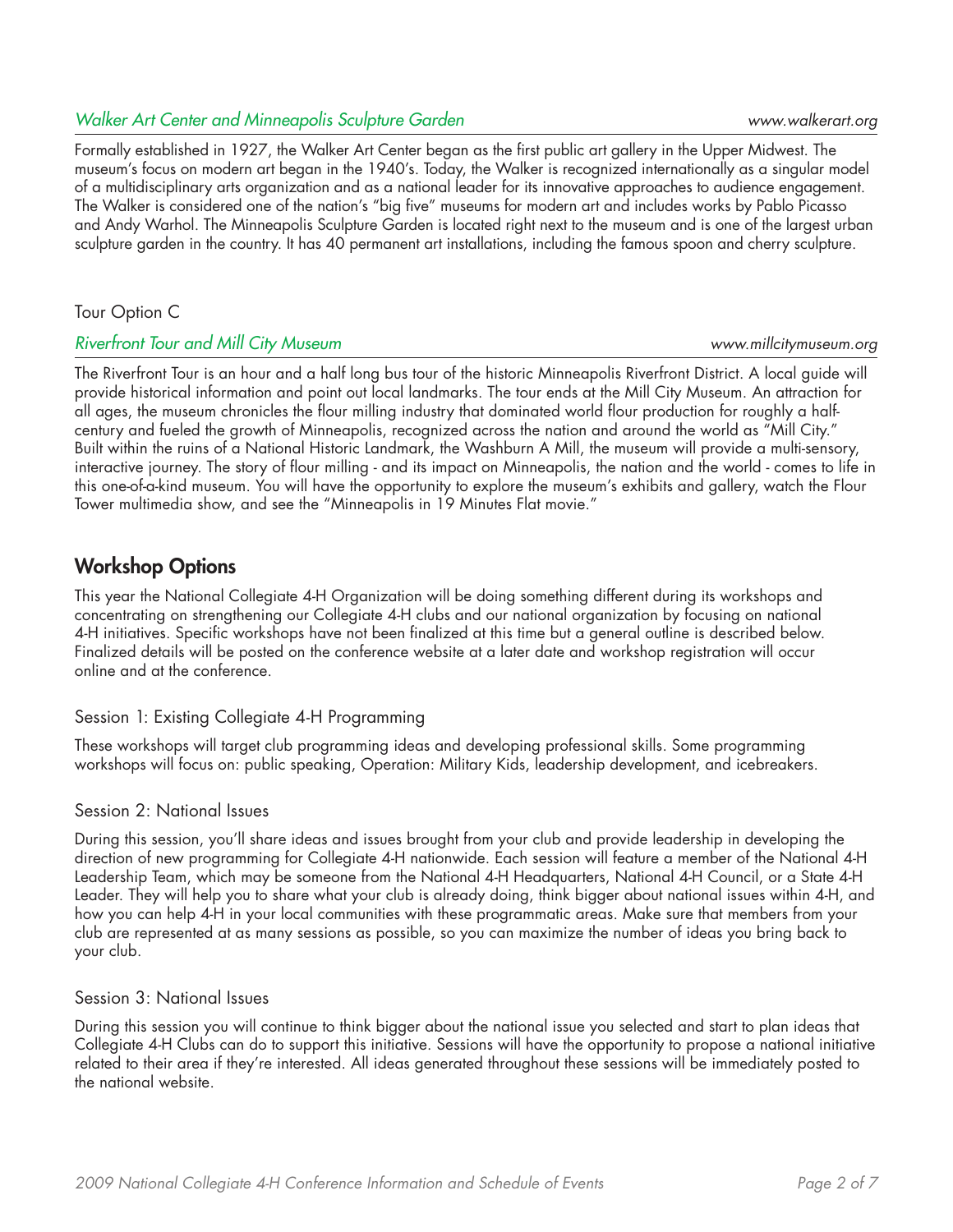## Speakers/Entertainment

### *Keynote Speaker: Dave Mona*

A Minneapolis native and a University of Minnesota alum, Dave Mona has been a lively and influential presence in the Twin Cities community, the University, Minnesota sports and the media scene for more than four decades. Few individuals have had an impact in this community like him. Mona started out as a sports journalist and continues to cohost a local radio sports show and is the color analyst for Gopher football games. He recently authored a book about his Minnesota sports stories entitled "Mona on Minnesota." In addition, Mona is the founder and current chairman of Weber Shandwick, the region's largest public relations firm. But Mona's biggest impact is at the University of Minnesota. He and his wife, Linda, have dedicated thousands and thousands of hours to the betterment of The U. He is the past national president of the 60,000-member University of Minnesota Alumni Association, was instrumental in making TCF Bank Gopher Football Stadium a reality, and is the 2008 recipient of the prestigious University of Minnesota Outstanding Achievement Award by the Regents. He is also very active in community events and currently chairs the board of the Minnesota Vikings Children's Fund. He is the past national president of the Council of Growing Companies; former chair of the Greater Minneapolis Chamber of Commerce; and recent chair of Meet Minneapolis, the convention and visitors' association.

### *Comedic Magician: Kristoffer Olson [www.kristofferolson.com](www.kristofferolson.com )*

A Minnesota 4-H alum and University of Minnesota alum, Kristoffer Olson performed his first paid show when he was nine years old. Currently at twenty-five, he still has no plans for retirement. His passion for performing magic supported him through high school and college without having to get a 'real' job. It was during this time that Kristoffer made a name for himself in the world of magic, winning countless awards, including the International Brotherhood of Magicians' Junior Stage Championship for his unique presentation of a classic magical effect, the Metamorphosis. Kristoffer's knowledge and experience have since been utilized by the Society of American Magicians as a judge for their national magic competition. His quick-witted and self-depreciating character drives a show that plays like an earth-friendly hybrid of stand-up comedy and magic. The comedy and magic flow seamlesslly together in this interactive show, as the stage is filled with members of YOUR audience!

## States Night Out

As one of the most visited tourist destinations in the world, Mall of America features something for everyone – 520 stores, 50 restaurants and attractions galore, including Nickelodeon Universe®, the nation's largest Nickelodeon amusement park. Plus there's no sales tax on shoes or clothing! The combination of world-class shopping, top attractions, over 300 free events annually and great restaurants make Mall of America a popular destination. Mall of America offers excellent dining options. For an elegant experience, Napa Valley Grille, Tucci Benucch, Twin City Grill and California Cafe are among the best. For a fun and interactive environment, try Bubba Gump Shrimp Co. and Rainforest Cafe. Have a craving for Japanese food? Tiger Sushi offers traditional and contemporary sushi creations.

*Mall of America [www.mallofamerica.com](www.mallofamerica.com )*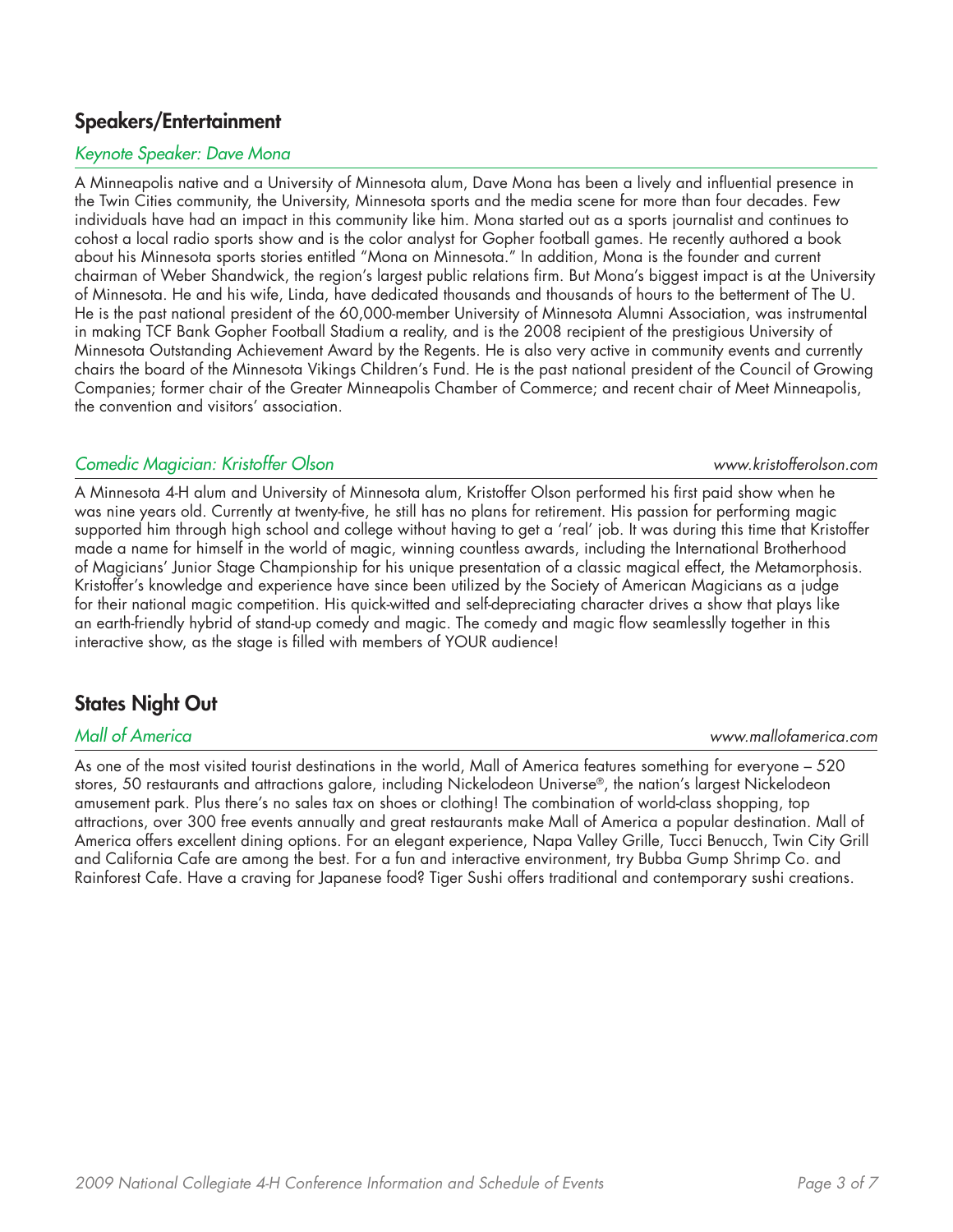## Lodging

The lodging for the conference will be at the Radisson University Hotel in Minneapolis, MN. More information on amenities and features of the hotel can be found at: http://www.radisson.com/minneapolismn\_metrodome

## Weather and Clothing

We can't lie. Winter weather in Minnesota is usually cold and it often snows. The average temperature in February ranges between 10 and 30 degrees. Conference activities will continue to take place unless severe weather prohibits safe participation. Please pack accordingly. We suggest bringing a warm coat, hat, gloves, scarf and boots (and a snowsuit if you want to play in the snow!). Most activities will be taking place indoors. Many buildings on campus are connected by an intricate tunnel system (called the "Gopher Way"), so you may not need to go outside often. The hotel is connected to both Coffman and McNamara in this system. To view this map, click here: <http://www1.umn.edu/pts/maps/graphics/tmpls.gif>

## Conference Attire

Recommended attire for conference is casual; nice shirts or jeans are perfectly acceptable.

Exceptions: Dress for the banquet is Business Casual/Semi-Formal. Ladies: Business suits, dresses/skirts, blouses, etc. Men: Dress shirt, slacks, tie/suit optional.

## Trade Item

A National Conference tradition is for each delegate to bring an item, or multiple items, to trade with delegates from other schools. Please bring items from your school or favorite hangout to trade with other delegates. Suggested ideas are pins, stickers, pens/pencils, or cups.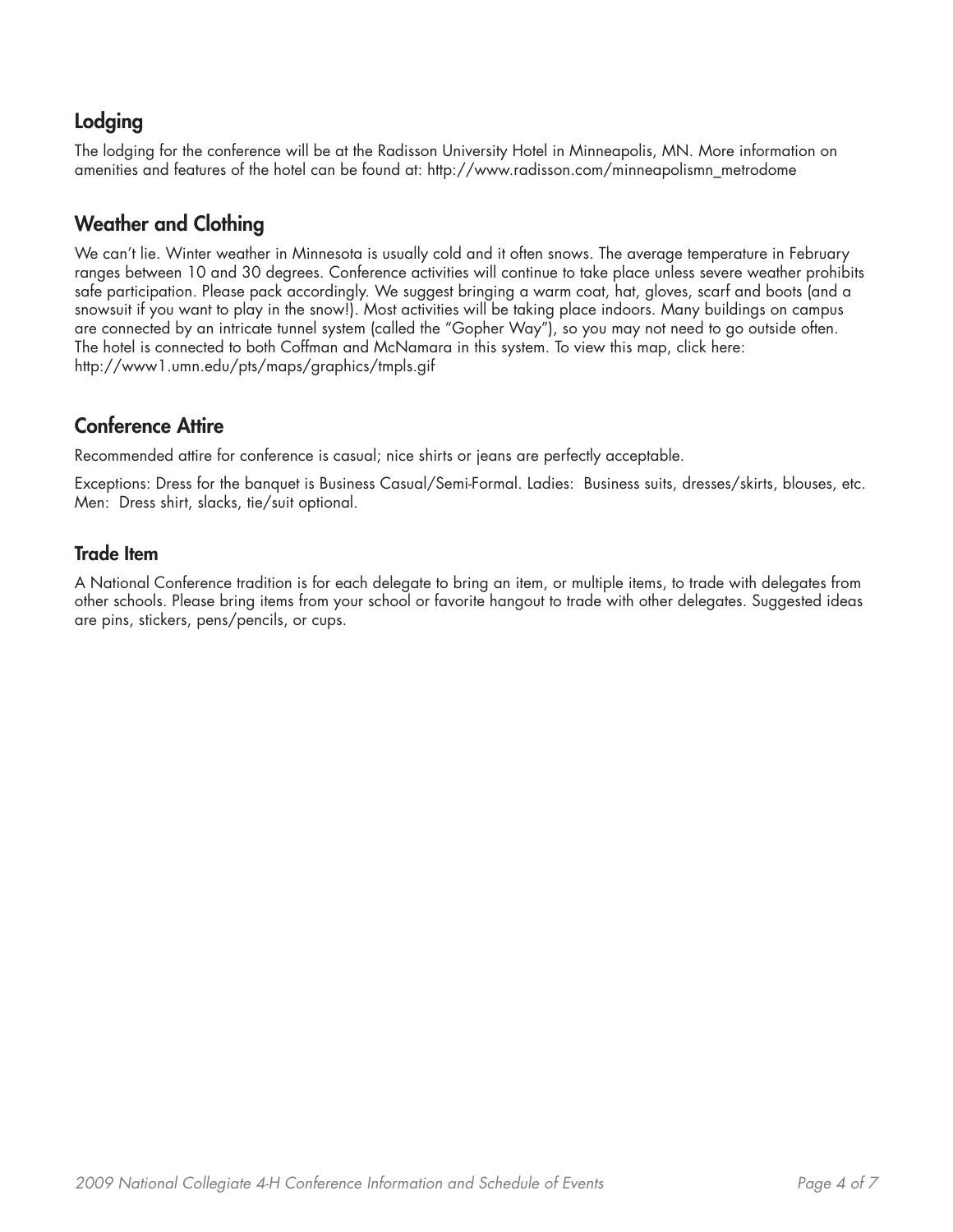

# Tentative Schedule of Events

## WEDNEsday, February 19, 2009

| <b>NAB MEETINGS</b> |  |
|---------------------|--|
|                     |  |

5:00 - 10:00 PM

| THURSDAY, FEBRUARY 19, 2009     |                                                                |  |
|---------------------------------|----------------------------------------------------------------|--|
| <b>REGISTRATION</b>             | Radisson Lobby                                                 |  |
| 2:00 - 6:00 PM                  | Check into your room and sign up for workshops                 |  |
| <b>OPENING ASSEMBLY</b>         | Coffman Memorial Union: Mississippi Room                       |  |
| 5:00 - 7:00 PM                  | Dinner catered by Pizza Luce                                   |  |
| $7:00 - 8:00 \text{ PM}$        | Keynote Speaker: Dave Mona                                     |  |
| $8:00 - 8:30$ PM                | Conference Welcome Activities/Pin Swap                         |  |
| 8:30 - 9:30 PM                  | New Member / Voting Delegate Meeting                           |  |
|                                 |                                                                |  |
| <b>GET ACQUAINTED ACTIVITES</b> | Coffman Memorial Union: Goldy's Gameroom                       |  |
| 8:30 - 10:00 PM                 | Delegates choice: bowling, billiards, video and pinball arcade |  |

NAB meetings *Radisson: Big Ten Room*

## Friday, February 20, 2009

| <b>BREAKFAST</b>    | Radisson: Humphrey Ballroom                                                                                        |                                              |
|---------------------|--------------------------------------------------------------------------------------------------------------------|----------------------------------------------|
| $6:00 - 8:00$ AM    | Breakfast buffet catered by Radisson                                                                               |                                              |
| REGIONAL MEETINGS   | Coffman Memorial Union                                                                                             |                                              |
| 8:30 - 10:15 AM     | Northeast Region:<br>North Central Region:<br>Southern Region:<br>Western Region:                                  | Room 319<br>Room 324<br>Room 325<br>Room 303 |
| <b>WORKSHOPS</b>    | Coffman Memorial Union                                                                                             |                                              |
| 10:30 - 11:20 AM    | Workshop Session 1: Break out rooms TBA                                                                            |                                              |
| 11:30 AM - 12:20 PM | Workshop Session 2: Break out rooms TBA                                                                            |                                              |
| <b>LUNCH</b>        | Coffman Memorial Union: Room 303                                                                                   |                                              |
| 12:30 - 1:20 PM     | Boxed lunches provided by Big 10 Restaurant.<br>Please take a boxed lunch and find a place to eat in the building. |                                              |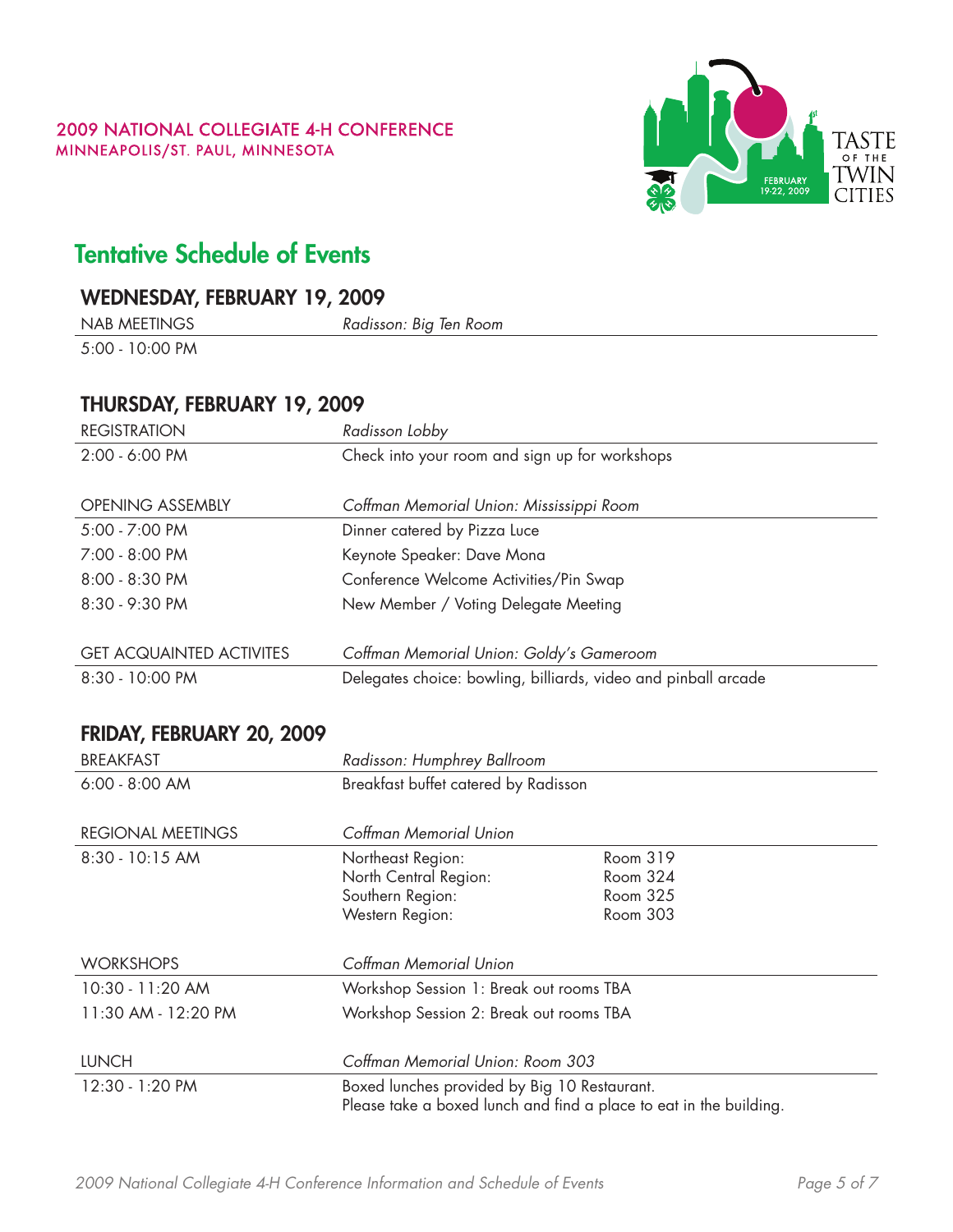| <b>WORKSHOPS</b>             | Coffman Memorial Union                                               |
|------------------------------|----------------------------------------------------------------------|
| 1:30 - 2:20 PM               | Workshop 3: Break out rooms TBA                                      |
|                              |                                                                      |
| <b>STATES NIGHT OUT</b>      | Mall of America                                                      |
| 4:30 PM                      | Load buses in front of the Radisson                                  |
| 4:45 PM                      | Depart for the Mall                                                  |
| $5:15 - 9:15$ PM             | Explore the Mall and Nickolodeon Universe! Dinner is on your own.    |
| 9:15 PM                      | Load buses at Mall to return to hotel                                |
| 9:30 PM                      | Depart for the hotel                                                 |
|                              |                                                                      |
| SATURDAY, FEBRUARY 21, 2009  |                                                                      |
| <b>BREAKFAST</b>             | Radisson: Humphrey Ballroom                                          |
| $6:00 - 8:00$ AM             | Breakfast buffet catered by Radisson                                 |
|                              |                                                                      |
| <b>NAB INTERVIEWS</b>        | Radisson: Big Ten Room                                               |
| $6:00 - 8:00$ AM             |                                                                      |
|                              |                                                                      |
| <b>TOURS/SERVICE PROJECT</b> | Twin Cities Metro Area                                               |
|                              |                                                                      |
| <b>Tour Option A</b>         |                                                                      |
| 8:15 - 8:30 AM               | Load buses & Depart for Service Project                              |
| 9:00 - 11:00 AM              | Service Project: Feed My Starving Children                           |
| 11:00 - 11:15 AM             | Load buses & Depart for Conservatory                                 |
| $11:45 - 1:15$ PM            | Tour: Marjorie McNeely Conservatory                                  |
|                              | Lunch: On your own on location                                       |
| $1:15 - 1:30$ PM             | Load buses & Depart for Gangster Tour                                |
| 2:00 - 4:00 PM               | Tour: St. Paul Gangster Tour                                         |
| 4:00 PM                      | Depart for hotel                                                     |
| 4:30 PM                      | Arrive at hotel                                                      |
|                              |                                                                      |
| <b>Tour Option B</b>         |                                                                      |
| 8:00 - 8:15 AM               | Load buses & Depart for Guthrie                                      |
| 8:30 - 10:15 AM              | Tour: Guthrie Theater                                                |
| 10:15 AM                     | Load buses                                                           |
| 10:30 - 11:30 AM             | Mini bus tour of downtown Minneapolis and depart for Service Project |
| 11:30 AM - 1:30 PM           | Service Project: Feed My Starving Children                           |
| 1:30 - 1:40 PM               | Load buses & Depart for lunch                                        |
| 1:50 - 2:30 PM               | Lunch: On your own on location                                       |
| 2:30 PM                      | Depart for Walker Art Center                                         |
| 3:00 - 4:00 PM               | Tour: Walker Art Center                                              |
| 4:00 - 4:15 PM               | Load buses & Depart for hotel                                        |
| 4:30 PM                      | Arrive at hotel                                                      |
|                              |                                                                      |